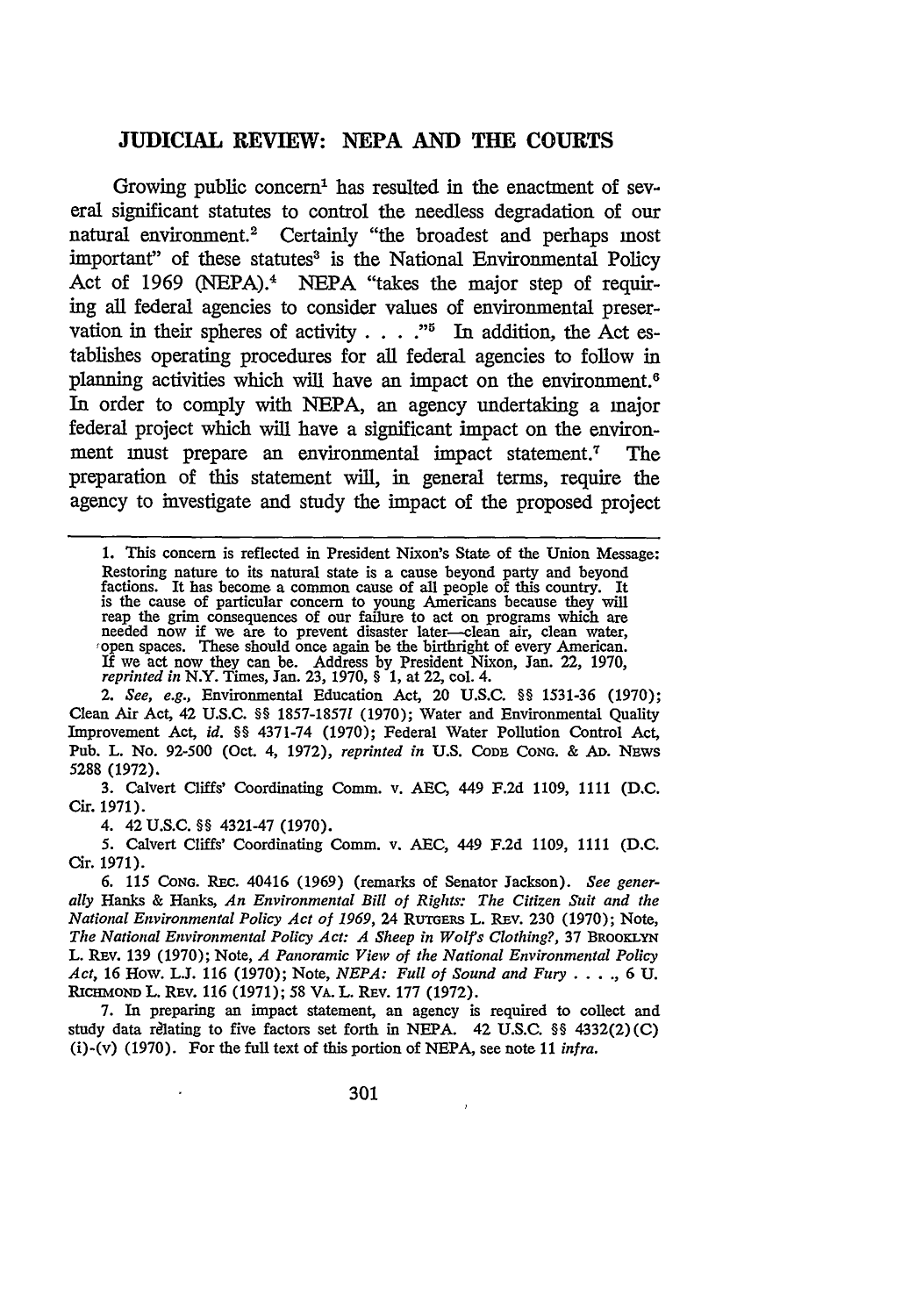on the environment, to consider alternatives to the proposed action, and to justify environmental costs if the decision is made to continue the project. The manner of preparation of these statements and the merits of the decisions made in light of the environmental studies have increasingly become the objects of judicial scrutiny. As one commentator has pointed out, "the restoration and maintenance of a livable environment is, to a large extent, the problem of the control of administrative agencies by the courts."

The ensuing discussion will focus on two major unresolved issues in the problem area of judicial scrutiny of administrative decisions affecting the environment: First, if an agency has fully complied with NEPA requirements that an impact statement be prepared, did Congress intend that the actual decision of the agency on the merits be reviewed under the *substantive* provisions of NEPA? Second, if the decision is to be subject to judicial scrutiny, what is the standard of review?

## *Judicial Review of Agency Decisions on the Merits Under Section 101*

Section 101 of NEPA broadly declares that it is a continuing federal policy and responsibility "to use all practicable means, consistent with other essential considerations of national policy" to achieve, maintain, and preserve a quality environment for the nation.9 Section 102 establishes what are commonly designated as

8. Sive, *Some Thoughts of an Environmental Lawyer in the Wilderness of* Administrative Law, 70 COLUM. L. REV. 612, 615 (1970). Congress also realized that federal agencies have a great impact on the environment: "Virtually every agency of the Federal Government plays some role in determining how well the environment is managed." S. REP. No. 296, 91st Cong., 1st Sess. 9 (1969).

9. The ensuing discussion will focus on the specific language in § 101:

(a) The -Congress, recognizing the profound impact of man's ac- tivity on the interrelations of all components of the natural environment, particularly the profound influences of population growth, high-density<br>urbanization, industrial expansion, resource exploitation, and new and ex-<br>panding technological advances and recognizing further the critical im-<br>por ments, and other concerned public and private organizations, to use all practicable means and measures, including financial and technical assist-ance, in a manner calculated to foster and promote the general welfare, to create and maintain conditions under which man and nature can exist in productive harmony, and fulfill the social, economic, and other require-ments of present and future generations of Americans.

(b) In order to carry out the policy set forth in this chapter, it is the continuing responsibility of the Federal Government to use all prac- ticable means, consistent with other essential considerations of national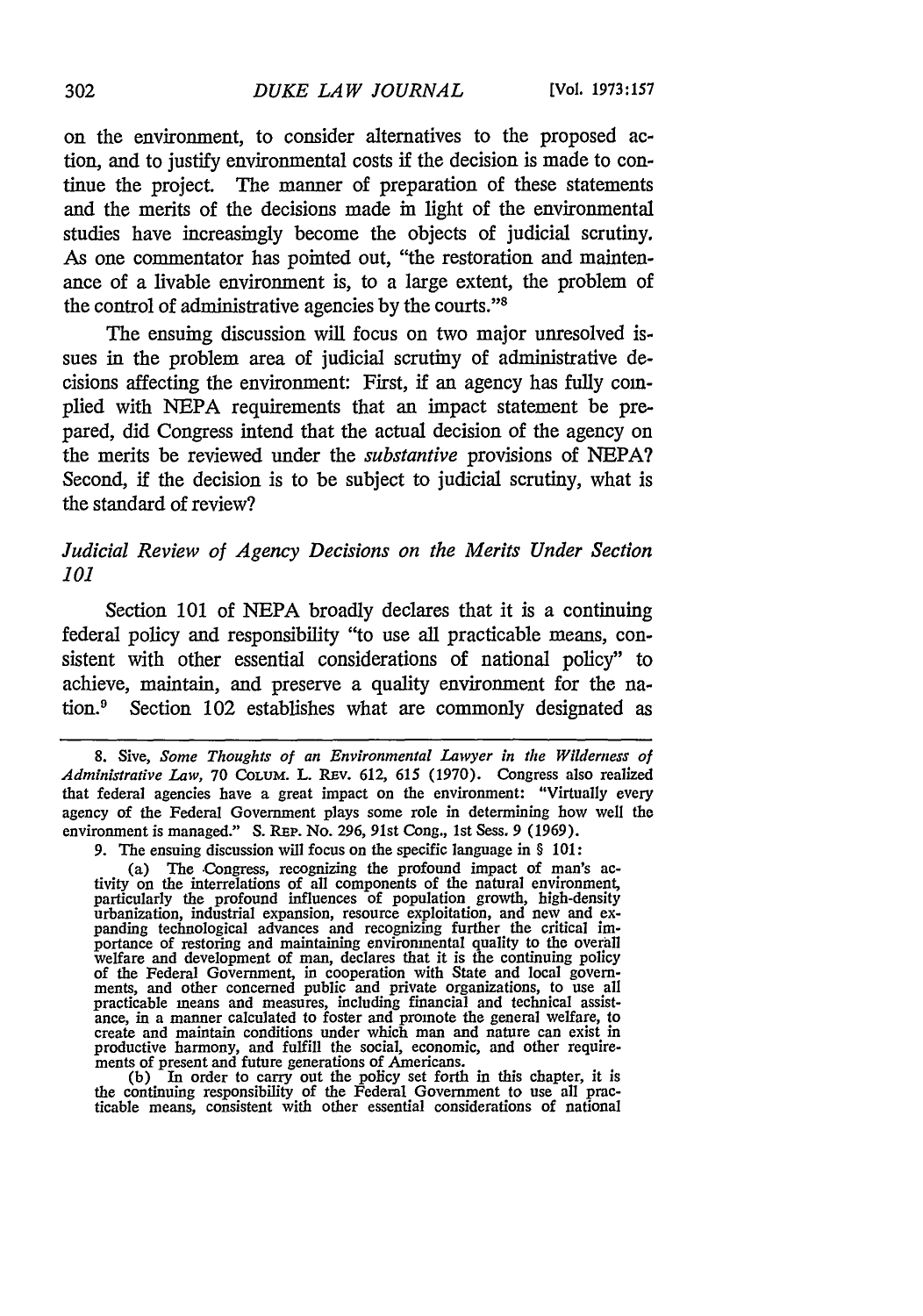"action-forcing" procedures<sup>10</sup> to implement the environmental goals of section  $101^{11}$  In litigation involving these sections of the Act, the courts have uniformly held that judicial review is available to

policy, to improve and coordinate Federal plans, functions, programs, and resources to the end that the Nation may—<br>(1) fulfill the responsibilities of each generation as trustee of the en-

(1) fulfill the responsibilities of each generation as trustee of the en- vironment for succeeding generations; (2) assure for all Americans safe, healthful, productive, and estheti-

cally and culturally pleasing surroundings;

(3) attain the widest range of beneficial uses of the environment without degradation, risk to health or safety, or other undesirable and unitended consequences;<br>(4) preserve important historic, cultural, and natural aspects of our<br>national heritage, and maintain, wherever possible, an e

supports diversity and variety of individual choice;

(5) achieve a balance between population and resource use which will permit high standards of living and a wide sharing of life's amenities; and

(6) enhance the quality of renewable resources and approach the

(c) The Congress recognizes that each person should enjoy a healthful environment and that each person has a responsibility to contribute to the preservation and enhancement of the environment. 42 U.S.C. § 4331 (1970).

10. S. REP. No. 296, 91st Cong., 1st Sess. 9 (1969). The "action-forcing" procedures are statutory provisions designed to assure that the agencies plan and work toward maintaining and enhancing our environment. *Id.* Basically, the provisions consist of procedural requirements that an agency utilize the social sciences in planning a project, develop methods to quantify environmental cost, prepare impact statements, and cooperate with state and local government and with the Council on Environmental Quality. 42 U.S.C. § 4332 (1970). For a portion of the text of this statute, see note 11 *infra*.

11. 42 U.S.C. § 4332 (1970) provides in part:

The Congress authorizes and directs that, to the fullest extent pos-<br>sible: (1) the policies, regulations, and public laws of the United States<br>shall be interpreted and administered in accordance with the policies set forth in this chapter, and (2) all agencies of the Federal Government shall-

**(A)** utilize a systematic, interdisciplinary approach which will insure the integrated use of the natural and social sciences and the environmental design arts in planning and in decisionmaking which may have an impact on man's environment;

(B) identify and develop methods and procedures, in consultation with the Council on Environmental Quality established by subchapter II of this chapter, which will insure that presently unquantified environmental amenities and values may be given appropriate consideration in decisionmaking along with economic and technical considerations;

(C) include in every recommendation or report on proposals for legislation and other major Federal actions significantly affecting the quality of the human environment, a detailed statement by the responsible official on-

(i) the environmental impact of the proposed action, (ii) any adverse environmental effects which cannot be avoided should the proposal be implemented,

(iii) alternatives to the proposed action,<br>(iv) the relationship between local short-term uses of man's environment and the maintenance and enhancement of long-term productivity, and

(v) any irreversible and irretrievable commitments of resources which would be involved in the proposed action should it be implemented.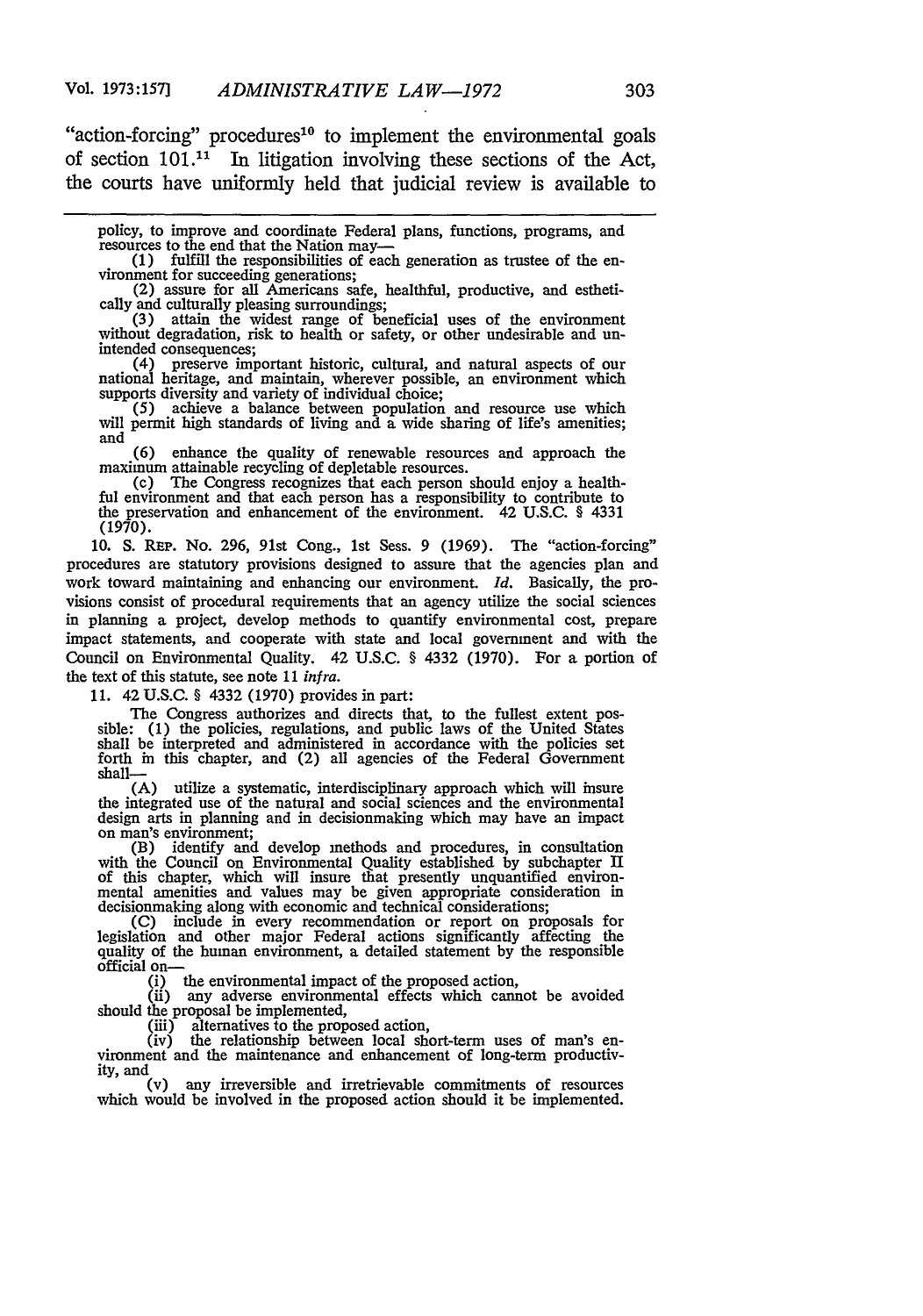determine whether an agency has fully complied with the "actionforcing" procedural requirements of section 102.12 However, no such judicial uniformity exists on the issue of whether there is substantive review of an agency decision under section 101. A fundamental conflict exists between courts as to the nature and effect of section 101 and as to the judicial role in reviewing agency decisions under this section.<sup>13</sup>

*Substantive Review: Two Views.* Two contradictory lines of reasoning pervade the case law on the question of whether NEPA permits courts to review the merits of an agency decision. The reasoning of those courts which refuse to make such a review is most cogently presented in the 1971 decision by the District Court for the Eastern District of Arkansas, *Environmental Defense Fund, Inc. v. Corps of Engineers.14* Environmental Defense Fund (EDE) sought to enjoin the construction of the Gillham Dam across the Cossatot River in Arkansas. Although unpersuaded by much of the reasoning embodied in the Corps' impact statement,<sup>15</sup> the district court nevertheless held that no reasonable interpretation of **NEPA** would allow review of the agency decision on the merits under the policies set forth in section  $101^{16}$ 

As the district court viewed the problem, the ultimate decision as to whether to pursue a project must be made by the agency. Substantive review, the court concluded, would result in the judiciary's substituting its judgment for that of the agency;<sup>17</sup> therefore, plaintiffs were relegated to mere review of procedural compliance

15. 325 F. Supp. at 760-62. See note 68 *infra.*

16. Environmental Defense Fund, Inc. v. Corps of Eng'rs, 325 F. Supp. 728, 738 (E.D. Ark. 1970).

17. 325 F. Supp. at 755. *Accord,* Conservation Council v. Froehlke, 340 F. Supp. 222, 228 (M.D.N.C. 1972),  $rev'd$ , - F.2d - (4th Cir. 1973) (per curiam).

<sup>12.</sup> See, e.g., Save Our Ten Acres v. Kreger, 472 F.2d 463 (5th Cir. 1973); Environmental Defense Fund, Inc. v. Corps of Eng'rs, 470 F.2d 289 (8th Cir. 1972); Scherr v. Volpe, 466 F.2d 1027 (7th Cir. 1972); Hanly v. Mitchell, 460 F.2d 640 (2d Cir.), cert. *denied,* Hanly v. Kleindienst, 409 U.S. 990 (1972); Calvert Cliffs' Coordinating Comm. v. AEC, 449 F.2d 1109 (D.C. Cir. 1971); Daly v. Volpe, 350 F. Supp. 252 (W.D. Wash. 1972); Note, *Evolving Judicial Standards Under the National Environmental Policy Act and the Challenge of the Alaska Pipeline, 81 YALE L.J. 1592 (1972).* 

<sup>13.</sup> See note 20 *infra* and accompanying text.

<sup>14. 325</sup> F. Supp. 749 (E.D. Ark. 1971) (maintaining injunction against construction of dam). This injunction was dissolved in Environmental Defense Fund, Inc. v. Corps of Eng'rs, 342 F. Supp. 1211 (E.D. Ark.), *af'd on other grounds,* 470 F.2d 289 (8th Cir. 1972).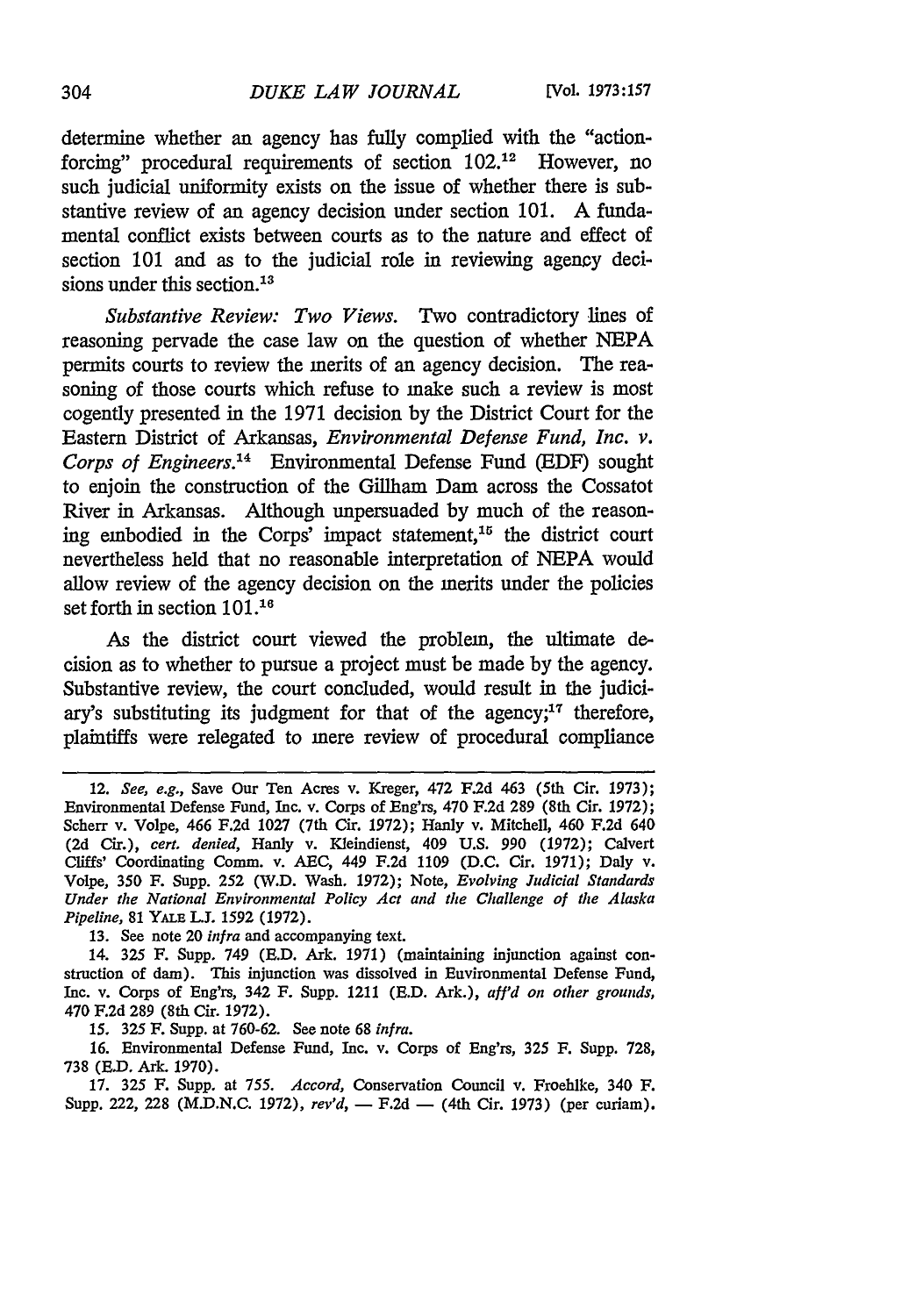with the Act.<sup>18</sup> The district court thus viewed NEPA as a full disclosure law, requiring only strict procedural compliance.<sup>19</sup> Since the **1971** decision in *Environmental Defense Fund,* numerous courts have specifically followed this reasoning.<sup>20</sup>

The second line of cases $21$ -decisions which have indicated or

18. 325 F. Supp. at 755. *Accord,* Conservation Council v. Froehlke, 340 F. Supp. 222, 225 (M.D.N.C. 1972), *rev'd*, — F.2d — (4th Cir. 1973) (per curiam); Bucklien v. Volpe, 2 BNA ENVIRONMENT REP. - CAS. 1082, 1083 (N.D. Cal. 1970). 19. 325 F. Supp. at 755. *Accord,* Conservation Council v. Froehlke, 340 F.

Supp. 222, 225 (M.D.N.C. 1972),  $rev'd$ , - F.2d - (4th Cir. 1973).

20. The reasoning and judicial approach reflected in the district court opinion have been cited and adopted by many other courts. *See* Bradford Township v. Illinois State Toll Highway Authority, 463 F.2d **537** (7th Cir.), *cert. denied,* 41 U.S.L.W. 3313 (U.S. Dec. 5, 1972); McQueary v. Laird, 449 F.2d 608 (10th Cir. 1971); Pizitz v. Volpe, 4 BNA Environmental Rep.-Cas. 1195 (M.D. Ala.), *aff'd mem.* 467 F.2d 208 (5th Cir. 1972); Environmental Defense Fund, Inc. v. Corps of Eng'rs, 348 F. Supp. 916 (N.D. Miss. 1972); Bucklien v. Volpe, 2 BNA ENvmON-**MENTAL** REP.-CAs. 1082 **(N.D.** Cal. 1970).

The Fifth Circuit's position is unclear. Although it affirmed per curian the district court holding that there is no substantive review, Pizitz v. Volpe, 467 F.2d 208 (5th Cir. 1972), the Court of Appeals for the Fifth Circuit has never squarely confronted this issue. In Save Our Ten Acres v. Kreger, 472 F.2d 463, 467 (5th Cir. 1973), the court stated

that it is not the province of the courts to review any actual decision on the merits  $\dots$  as to the desirability *vel non* of the project. We merely hold that it is the courts' function to insure that the mandate of the project be given appropriate consideration. .**..**

However, in Zabel v. Tabb, 430 F.2d 199, 211 (5th Cir. 1970), the court said that [tihis Act essentially states that every federal agency shall consider ecological factors when dealing with activities which may have an impact on man's environment.

In both of these cases, the court was concerned with other sections of the Act; and these statements are dicta.

21. Several other courts have held that there is substantive review under § 101. See Environmental Defense Fund, Inc. v. Froehlke, - F.2d - (8th Cir. 1972); National Resources Council, Inc. v. Morton, 485 F.2d 827 (D.C. Cir. 1972); Scenic Hudson Preservation Conference v. FP.C, 453 F.2d 463 **(2d** Cir.), *cert. denied,* 407 **U.S. 926** (1972); City of New York v. United States, 344 F. Supp. 929 (E.D.N.Y. 1972); Lathan v. Volpe, 350 F. Supp. **262** (W.D. Wash. 1972).

Until recently the Fourth Circuit's position was unclear. In **Ely** v. Velde, 451 F.2d 1130 (4th Cir. 1971), the court initially indicated that it would allow substantive review. Then, after a period of some confusion, the Fourth Circuit held that there was substantive review under section 101 of NEPA. Conservation Council v. Froehlke,  $-$  F.2d  $-$  (4th Cir. 1973) (per curiam),  $rev'g$  340 F. Supp. 222 **(M.D.N.C. 1972).**

Furthermore, the Council on Environmental Quality, in its third annual report, stated:

**NEPA** commands firmly that an agency must, to the fullest extent possible, take environmental values into account . . . . If an agency fails. it can be ordered to comply by a court. But neither NEPA's substantive duty nor its 102 process purports to dictate the agency's choice of a course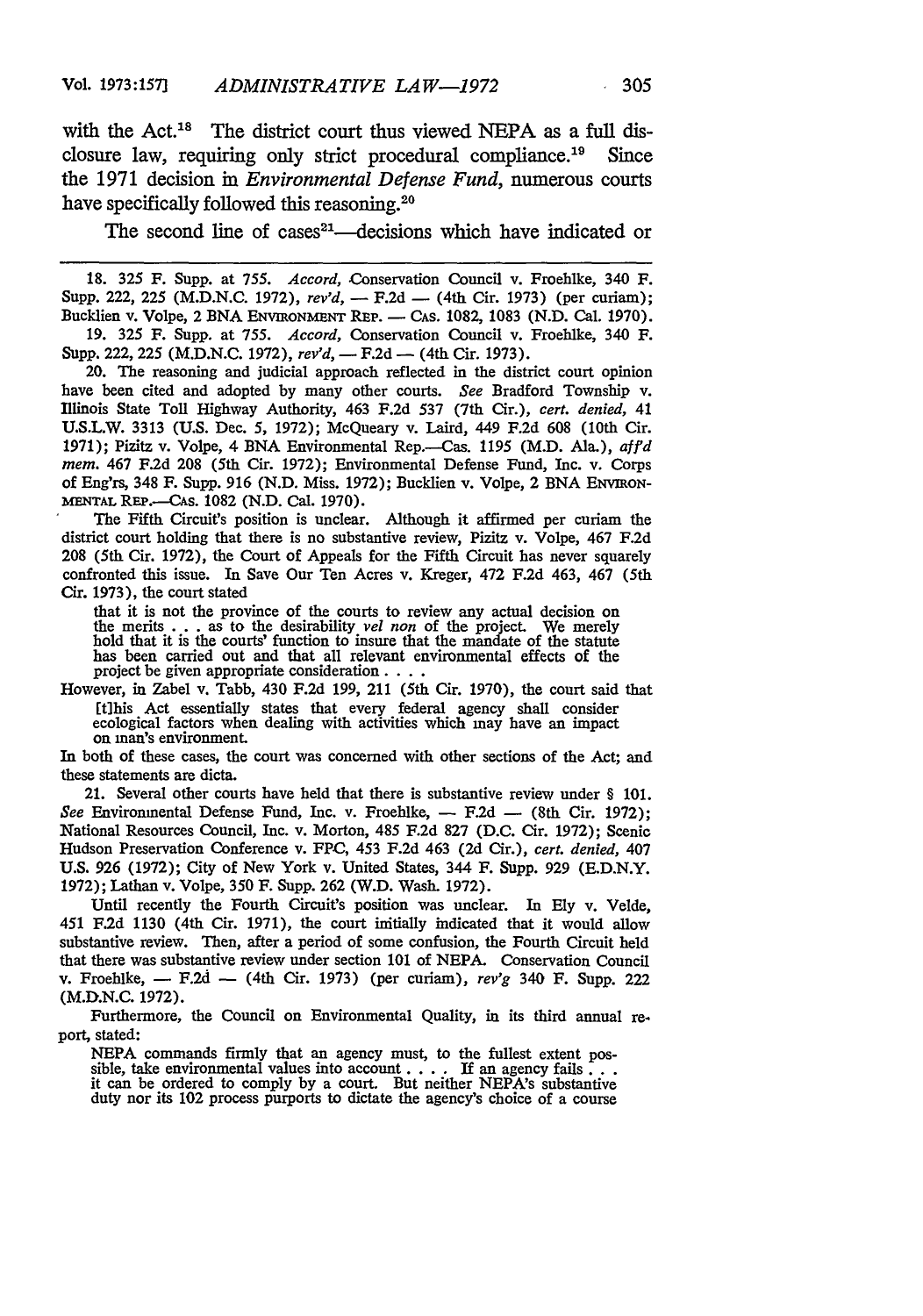held that NEPA permits substantive judicial review-is most clearly illustrated by the Eighth Circuit's decision in *Environmental Defense Fund, Inc. v. Corps of Engineers.*<sup>22</sup> The court of appeals, which rejected the lower court's analysis, reasoned that "NEPA was intended to effect substantive changes in decision making."23 The Act commands the agency to balance environmental factors against the economic and technical factors involved in each project; therefore, the court concluded, since the agencies had an "obligation" to carry out the substantive requirements of NEPA, the "courts have an obligation to review .. . agency decisions on the merits."24

*Substantive Review: Analysis.* Section 10 of the Administrative Procedure Act (APA) provides the basic framework for a determination of whether a given statute permits substantive judical review. 25 Section 10 entities a person adversely affected or aggrieved by agency action to judicial review<sup>26</sup> "except to the extent that (1) statutes preclude judicial review; or (2) agency action is committed to agency discretion by law."<sup>27</sup> Construing this statute, the Supreme Court has found that the APA has a broad remedial purpose; this purpose, the Court has indicated, counsels judicial hospitality to the claim that section 10 has expanded the availability of judicial review.28

The landmark decision defining the scope of the first exception to judicial review of agency actions-that is, review precluded by statute-is *Abbott Laboratories v. Gardner.20* The Court, reiter-

**23.** *Id.* at 297.

24. *Id.* at 298.

26. *Id. §* 702.

27. *Id. §* 701.

28. Heikkila v. Barber, 345 U.S. 229, 232-33 *(1953). See* Association of Data Processing Serv. Organizations, Inc. v. Camp, 397 U.S. 150, *156* (1970); Rusk v. Cort, 369 U.S. 367, 379-80 (1962); Shaughnessy v. Pedreiro, 349 U.S. 48, 51 *(1954).*

29. 387 U.S. 136 (1967).

of action. . **.** . The courts have uniformly said that, after an agency has considered environmental effects, its decision to act is subject to limited judicial review ... . 3 **COUNCIL ON ENVIRONMENTAL** QUALITY **ANN. REP.** 253-54 (1972).

<sup>22. 470</sup> F.2d 289 (8th Cir.), *affg on other grounds,* 342 F. Supp. 1211 (E.D. Ark. 1972).

*<sup>25. 5</sup>* U.S.C. §§ 701-06 (1970). The APA applies to "each authority" of the federal government except certain enumerated authorities such as Congress, federal courts, courts-martial, and territorial governments. *Id. §* 551(1). None of these exceptions are relevant to the discussion in the text nor to the application of NEPA.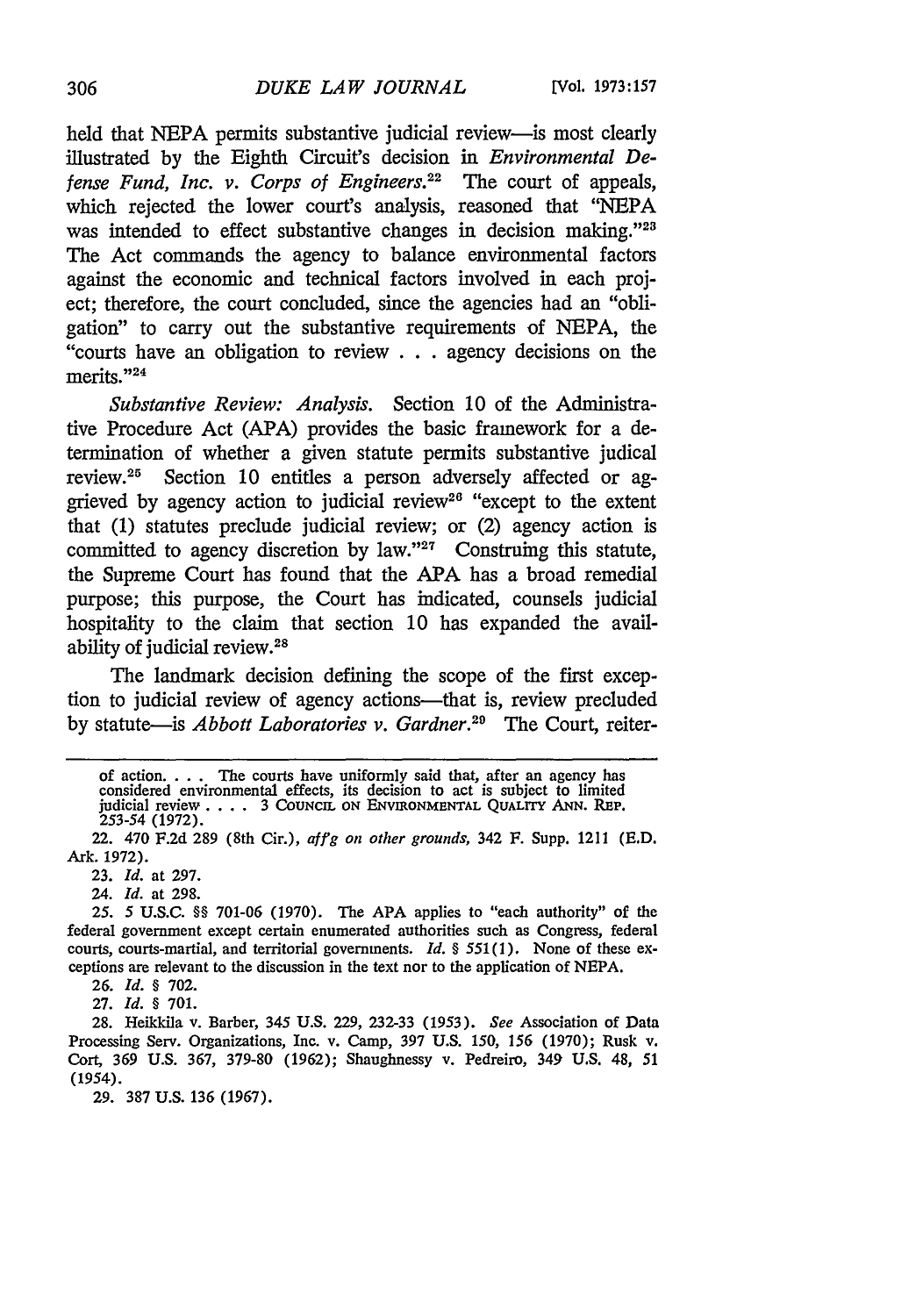ating that the **APA** provides generously for judicial review, held that "review of a final agency action. **.** will not be cut off unless there is persuasive reason to believe that such was the purpose of Congress." $30$  Court decisions reflect a strong presumption that final agency action is reviewable absent express statutory language to the contrary. **11** Furthermore, where the statute explicitly precludes judicial review, the courts have, on occasion, narrowly construed the precluding language; $32$  thus, even statutory provisions stating that the agency action is final have often been held not to bar judicial review.<sup>33</sup> There clearly is no language in NEPA which expressly precludes judicial review.<sup>34</sup>

Absent an express statutory denial of judicial review, courts will not restrict access to judicial review unless a contrary legislative intent is shown by "clear and convincing evidence."35 In fact, Professor Jaffe has said that "at least in the post-APA statutes, it requires . . . a statutory provision explicitly directed to the exclusion of judicial review to rebut the presumption of the **APA** in fa-

30. *Id.* at 140. *See* Citizens To Preserve Overton Park, Inc. v. Volpe, 401 U.S. 402, 410 (1971); Association of Data Processing Serv. Organizations, Inc. v. Camp, 397 U.S. 150, 156-57 (1970); Barlow v. Collins, 397 U.S. 159, 166-67 (1970); Brownell v. We Shung, 352 U.S. 180, 185 *(1956). See also* DAvis § 28.08, at 33; **JAFFE** 353-76.

31. **JAFFE** 353. See note 30 *supra.*

32. *See* Tracy v. Gleason, 379 F.2d 469 (D.C. Cir. 1967); Thompson v. Gleason, 317 F.2d 901 (D.C. Cir. 1962); Electric Motors, Inc. v. Jones, 153 F.2d 134 (D.C. Cir. 1946). *But see* Milliken v. Gleason, 332 F.2d 122 (1st Cir. 1964), *cert. denied,* 397 U.S. 1002 (1965); Sinkio v. United States, 271 F.2d 846 (D.C. Cir. 1959); French v. War Contracts Price Adjustment Bd., 182 F.2d 560 (9th Cir. 1950).

33. *See* Oestereich v. Selective Serv. Bd. No. 11, 393 U.S. 233 (1968); Estep v. United States, 327 U.S. 114 (1946); Wolff v. Selective Serv. Bd. No. **16,** 372 F.2d 817 (2d Cir. 1967); DAvis §§ 28.10, 28.12; **JAFFE** 356.

34. In fact, an argument can be made that the statute contemplates review of agency decisions made pursuant thereto. Section 102(1) of NEPA "directs that, to the fullest extent possible: (1) the policies, regulations, and public laws of the United States shall be *interpreted* and administered in accordance with the policies set forth in this chapter .**. . ."** 42 U.S.C. § 4332 (1970) (emphasis added). Unlike the procedural requirements of section 102(2) which is specifically directed to agencies, the language of section 102(1) is not so limited. Furthermore, the word "interpreted," found in section 102(1), is a term normally associated with judicial interpretation of statutes. From the fact that section 102(1) is not expressly limited to agencies and from the fact that section 102(1) requires that the laws **be** interpreted in accordance with the policies of section 101, it can be inferred that NEPA, instead of precluding review, actually contemplates it.

35. Abbott Laboratories v. Gardner, 387 U.S. 136, 139-41 (1967), *quoting* Rusk v. Cort, 369 U.S. 367, 379-80 (1962).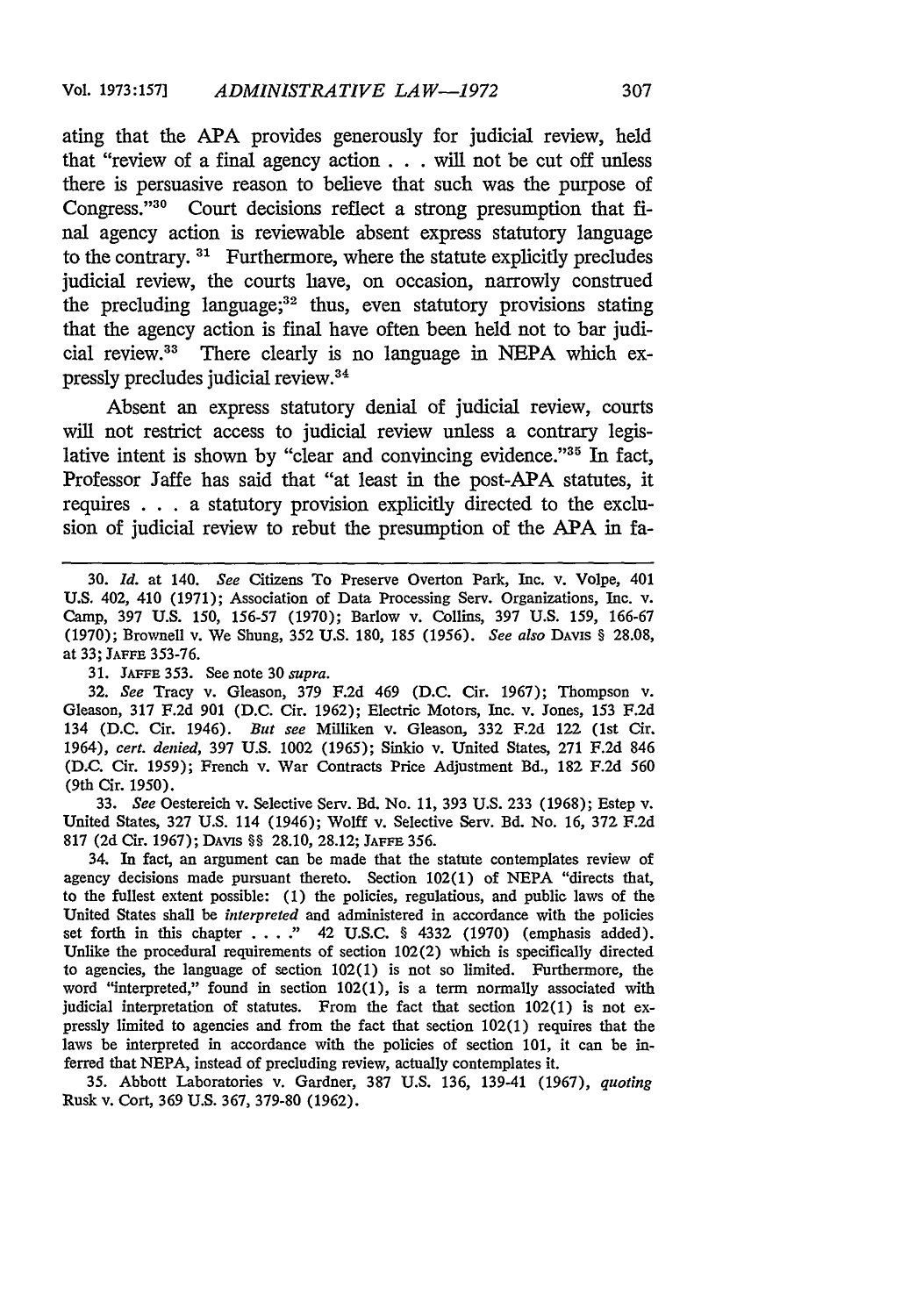vor of review."<sup>36</sup> Just as the statutory language is silent as to the precluding of judicial review, the legislative history contains no evidence whatsoever showing a congressional intent to foreclose judicial review of agency decisions under section 101 of NEPA.<sup>87</sup>

The second area of agency activity excepted from judicial review under section 10 of the APA is action committed to agency discretion by law.<sup>38</sup> The Supreme Court has considered the application of this exception<sup>39</sup> and has cautioned that

[t]his is a very narrow exception. The legislative history of the [APA] indicates that it is applicable in those rare instances where "statutes are drawn in such broad terms that in a given case there is no law to apply."40

Therefore, the question is whether in section 101 there is "law to apply."

The landmark decision on this question is *Citizens to Preserve Overton Park, Inc. v. Volpe.41 In Overton Park* the plaintiffs contended that the Secretary of Transportation had exceeded his statutory authority by authorizing the expenditure of federal funds for the construction of a highway through a park. The statutes in question provided that the Secretary shall not approve any highway program or project which requires the use of any parkland "unless **(1)** there is no *feasible and prudent* alternative to the use of such land, and (2) such program includes all possible planning to minimize harm to such park . . . . <sup>742</sup> The Court, narrowly constru-

38. See text accompanying note 27 *supra.*

39. Citizens To Preserve Overton Park, Inc. v. Volpe, 401 **U.S. 402 (1971).** Before the Supreme Court considered this exception in *Overton Park,* a fierce academic battle had raged between Professors Davis, Berger, and Saferstein as to the correct interpretation of the statute. *See, e.g.,* Berger, *Administrative Arbitrariness: A Synthesis,* 78 **YALE L.J.** *965* (1969); Berger, *Administrative Arbitrariness and Judicial Review, 65* **COLmM.** L. knv. *55 (1965);* Davis, *Administrative Ar.* bitrariness is Not Always Reviewable, 51 MINN. L. REV. 643 (1967); Saferstein, *Nonreviewability: A Functional Analysis of "Committed to Agency Discretion,"* 82 HARV. L. REV. 367 (1968).

40. Citizens to Preserve Overton Park, Inc. v. Volpe, 401 U.S. 402, 410 **(1971)** (citations omitted).

41. 401 **U.S.** 402 **(1971).**

42. Federal-Aid Highway Act, 23 U.S.C. § 138 (1970) (emphasis added); Department of Transportation Act, 49 U.S.C. § 1653(f) (1970) (emphasis added).

<sup>36.</sup> **JAFFE** 374. *But see* DAvis § 28.08.

<sup>37.</sup> The legislative history clearly indicates that section 102(1), in conjunction with the goals set forth in section 101, was intended to make substantive changes in decision making. *See* S. REP. No. 296, *supra* note 8, at 19-20. Just as the procedural changes mandated by section 102(2) are subject to judicial review, the substantive changes mandated by section 102(1) should be subject to judicial review.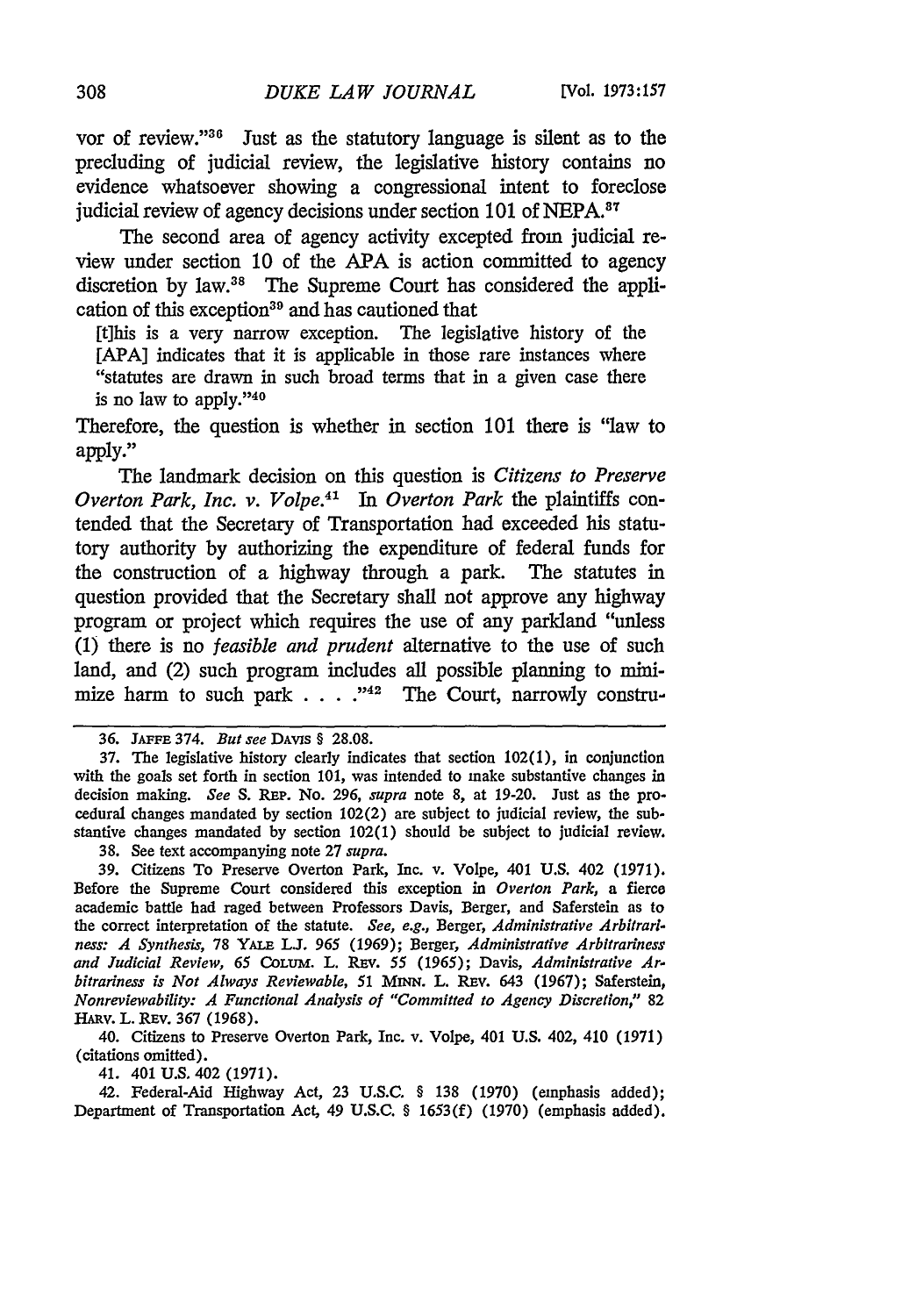ing the statutory language of these acts, $48$  rejected the view that the statutes were merely directives not intended to limit the Secretary's discretion.<sup>44</sup> Noting that the statutes limited the Secretary's discretion,45 and implicitly recognizing that the reviewing court must ascertain whether the administrator has acted within that narrowed discretion, $46$  the Court ruled that "plainly there is 'law to apply.'  $147$ 

An analysis of the Court's reasoning in *Overton Park* reveals that there will be "law to apply" if the statute in question limits or alters an administrator's discretion and is not merely a statute which authorizes the discretionary consideration of statutory factors in the decision-making process.48 As noted, 49 in *Environmental Defense Fund* the court of appeals concluded that, in light of the statutory language and legislative history, NEPA mandates substantive changes in decision-making<sup>50</sup>—commanding that national environmental goals be given weight in the ultimate agency decision.<sup>51</sup> The legislative history also indicates that, despite the broad language of the environmental goals,<sup>52</sup> these goals were defined in "operational terms"58 so that the agencies and courts could consider and act upon them.<sup>54</sup> Thus, Congress "desired a reordering of priorities,

43. For discussion of the legislative history and the strict construction which the Supreme Court gave to the statutes, see *The Supreme Court, 1970 Term,* 85 H v. L. REv. 315 (1972); 1971 *Duke Project* 317.

47. *Id.* at 413. The Court held that the Secretary could approve the use of parkland for highway construction only where "truly unusual factors were present in a particular case if the cost or community disruption resulting from alternative routes reached extraordinary magnitudes." *Id.*

48. For a fuller discussion of the concept of "law to apply," see *Supreme Court, 1970 Term, 85 HARV. L. REV. 315, 316-18 (1971); 60 GEO. L.J. 1101 (1972).* 

49. See notes 22-24 *supra* and accompanying text.

50. 470 F.2d at 297. See notes 22-24 *supra* and accompanying text.

51. 470 F.2d at 298.

52. The legislative history indicates that:

[a] statement of national policy for the environment-like other major policy declarations-is in large measure concerned with principle rather than detail; with an expression of broad national goals rather than narrow and specific procedures for implementation. S. REP. No. 296, *supra* note *8,* at **9.**

*53. Id.* at 13.

54. *Id.* Senator Jackson, sponsor of NEPA in the Senate, declared during discussion of the measure:

A statement of environmental policy is more than a statement of what we believe as a people and as a nation. It establishes priorities and gives expression to our national goals and aspirations. It provides a statutory fou

<sup>44. 401</sup> U.S. at 412 & n.28.

*<sup>45.</sup> Id.* at 411-13.

*<sup>46.</sup> See id.* at 416.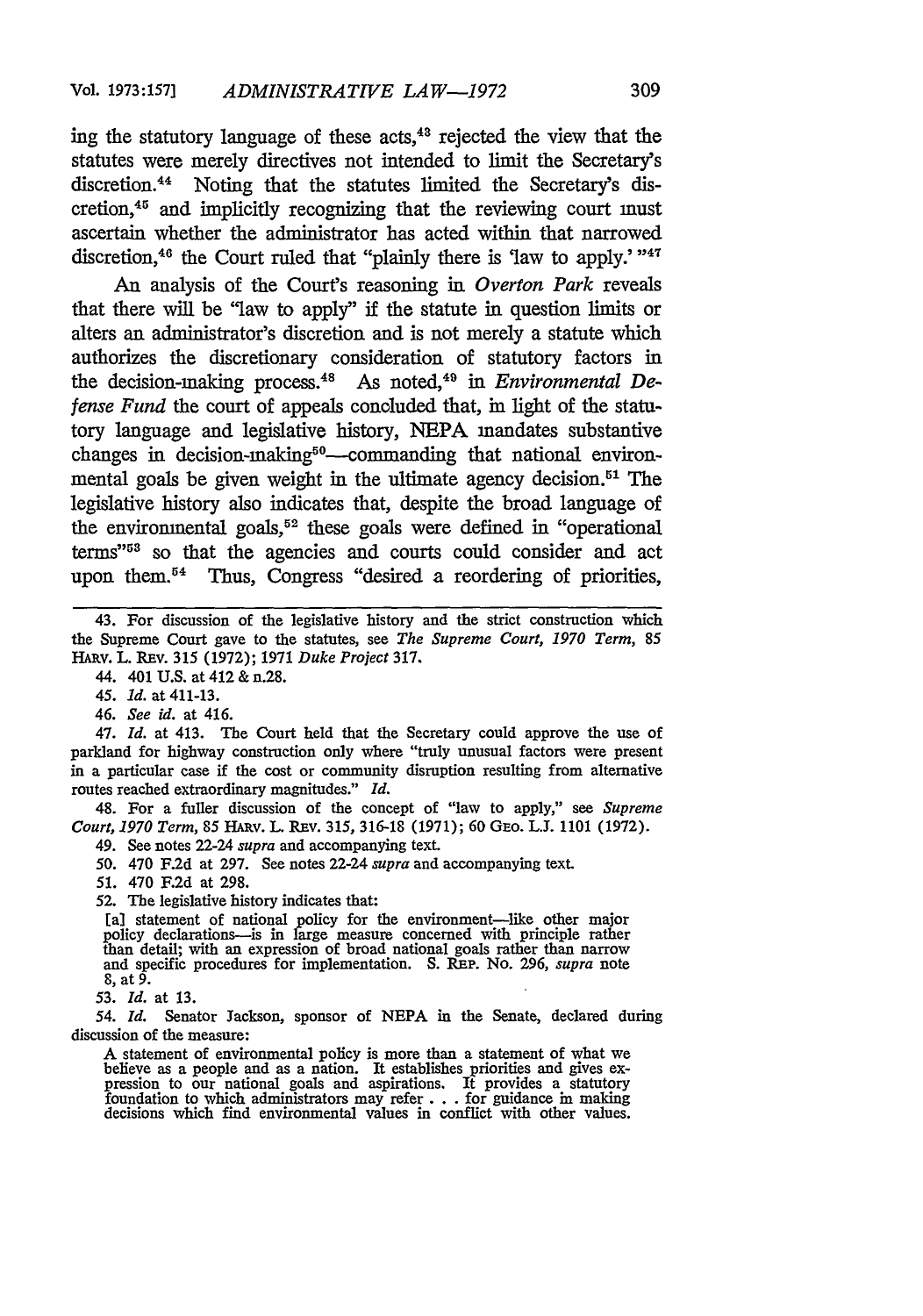so that environmental cost and benefits will assume their proper place along with other considerations."<sup>55</sup> To the extent that NEPA requires agencies to reorder priorities and give weight to environmental considerations, the Act demands a substantive change in agency decision-making and constrains the exercise of discretion. These changes and limitations provide the necessary "law to apply" and permit the courts to review the merits of agency decisions in order to assure that those decisions are made within the now narrowed scope of discretion under the agency's authorizing statute.

## *Standard of Judicial Review*

In the absence of an express statutory standard of judicial review to be applied to substantive agency decisions under **NEPA,** courts have varied in their selection of a proper standard.<sup>56</sup> Two recent major cases typify the differing approaches.

*Standards of Review Applied Under Section 101.* In *Cal-*

55. Calvert Cliffs' Coordinating Comm. v. AEC, 449 F.2d 1109, 1112 (D.C. Cir. 1971). *Accord,* Environmental Defense Fund, Inc. v. Corps of Eng'rs, 470 F.2d 289 (8th Cir. 1972); Scherr v. Volpe, 466 F.2d 1027 (7th Cir. 1972). Senator Jackson has expressed the same view. See note 54 *supra.*

56. The Court of Appeals for the Fourth Circuit, in Conservation Council v. Froehlke, - F.2d -, - (4th Cir. 1973), *rev'g* 340 F. Supp. 222 (M.D.N.C. 1972), ruled that substantive review of agency decisions under NEPA is limited to determining whether the agency reached its decision after a full, good faith consideration of environmental factors and whether the actual decision reached was arbitrary and capricious or clearly gave insufficient weight to environmental factors. *Accord,* Environmental Defense Fund, Inc. v. Froehlke, — F.2d — (8th Cir. 1972).

In City of New York v. United States, 344 F. Supp. 929 (E.D.N.Y. 1972) (dictum), the court noted that substantive review under NEPA is extremely limited. The court seriously doubted that the agency decision should be reviewed under a substantial evidence test; rather, the arbitrary and capricious standard of review, which is more limited, appeared appropriate. *Id.* at 939-40. *Accord,* Calvert Cliffs' Coordinating Comm. v. AEC, 449 F.2d 1109, 1113 (D.C. Cir. 1971).

The Court of Appeals for the Second Circuit, in Scenic Hudson Preservation Conference v. FPC, 453 F.2d 463, 469 (2d Cir.), *cert. denied,* 407 U.S. 926 (1972), utilized a substantial evidence test in reviewing an agency decision. However, since the impact statement in this case was prepared in conjunction with an adjudicatory hearing on the same issues mandated by another statute, *id.* at 465, the court's view as to the proper standard for NEPA decisions alone must be viewed as unclear.

*<sup>115</sup> CONG.* **RE .** 40416 (1969).

Also see *id.* at 19009 (remarks of Senator Jackson). He further stated:

If an environmental policy is to become more than rhetoric, and if the studies and advice of any high-level, advisory group are to be translated into action, each of these agencies must be enabled and directed to par- ticipate in active and objective-oriented environmental management. Con- cern for environmental quality must be made part of every phase of Federal Action. *Id.* at 29087.<br>Federal Action. *Id.* at 29087.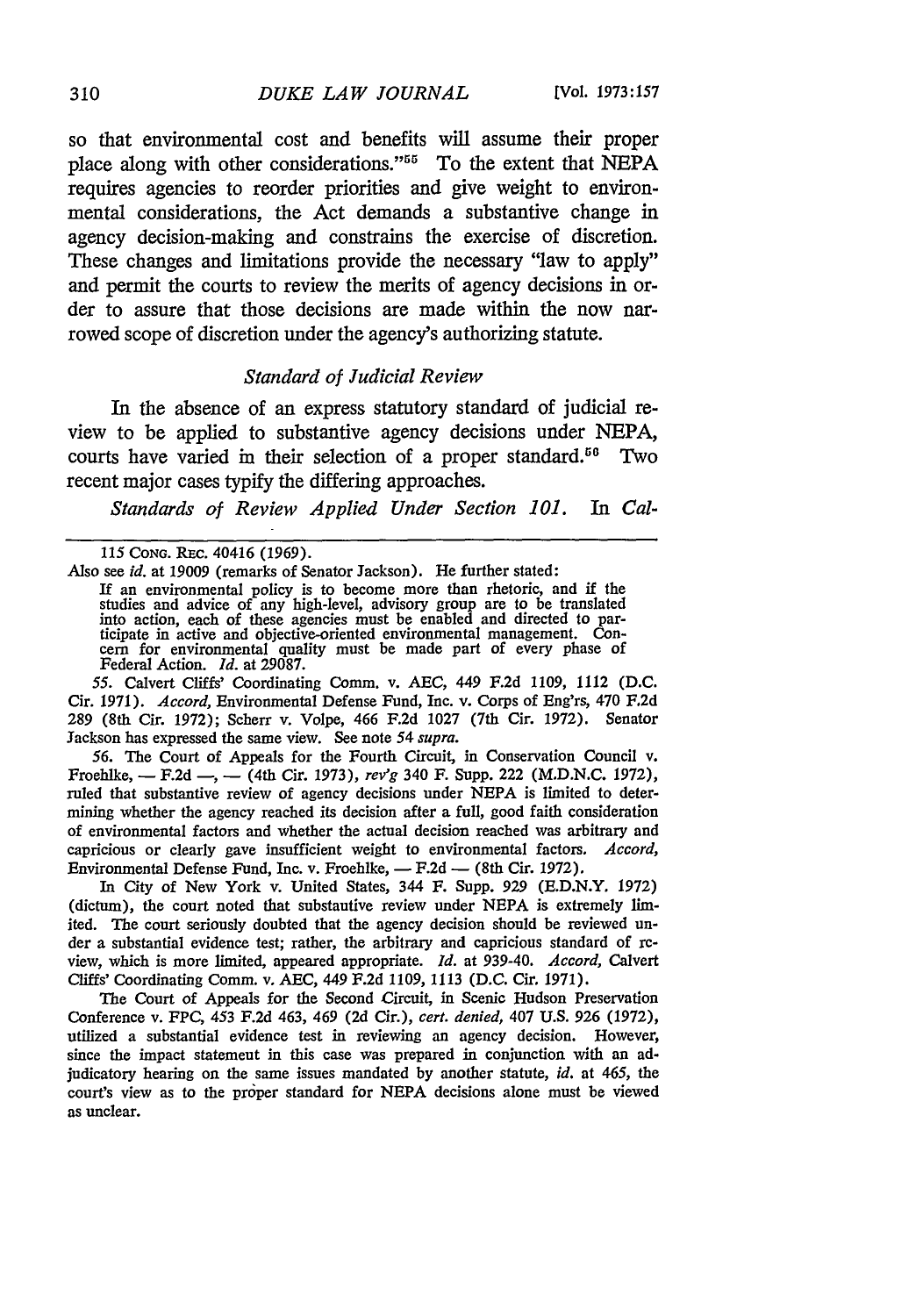*vert Cliffs' Coordinating Committee v. AEC,57* the Court of Appeals for the District of Columbia Circuit indicated that, although the judiciary has the power and duty to review the correctness of an agency decision, "reviewing courts probably cannot reverse a substantive decision on its merits, under section 101, unless it be shown that the actual balance of costs and benefits that was struck was arbitrary or clearly gave insufficient weight to environmental values."<sup>58</sup> The court reasoned that, unlike the inherently inflexible and rigorously enforced procedural requirements of section  $102$ <sup>59</sup> the substantive policies of section 101 are flexible because the agency in pursuit of its objectives has only to "use all practicable means, consistent with other essential considerations of national policy."<sup>60</sup> Therefore, section 101 "leaves room for responsible exercise of [agency] discretion" to balance environmental costs against economic and technical considerations.<sup>61</sup> The agency's balancing of these factors can only be set aside, the court concluded, if the result is "arbitrary and capricious."<sup>62</sup>

*Environmental Defense Fund, Inc. v. Corps of Engineers*,<sup>63</sup> a 1972 case decided by the Court of Appeals for the Eighth Circuit, agreed with the *Calvert Cliffs'* conclusion that the actual agency decision could be set aside only if the decision were arbitrary or capricious.6 4 However, the *Environmental Defense Fund* court felt that an additional inquiry was essential: Was the decision within the scope of the agency's authority as limited by NEPA?<sup>65</sup> Under this bifurcated test, the reviewing court must first determine whether the agency had "reached its decision after a full, good faith consideration and balancing of environmental factors,"<sup>66</sup> second,

- **61.** *Id.* at 1113-14.
- 62. *Id.* at **1115.**
- 63. 470 F.2d 289 (8th Cir. 1972).
- 64. *Id.* at 300. **65.** *Id.*

**66.** *Id.* In a recent decision, the Court of Appeals for the Eighth Circuit again held that there was substantive review of agency decisions under section 101 of **NEPA.** The court, while reiterating the same test as set forth in the *EDF* decision, stated that the agency decision could only be substantively reviewed under an arbitrary and capricious standard. Environmental Defense Fund, Inc. v. Froehlke, - F.2d - (8th Cir. 1972). The portion of the Eighth Circuit's recent decision setting forth the two-level test was recently quoted and cited by the Fourth Circuit in holding that there was substantive review under NEPA. Conservation

<sup>57. 449</sup> F.2d 1109 (D.C. Cir. 1971).

<sup>58.</sup> *Id.* at 1115.

<sup>59.</sup> *Id.* at 1114.

**<sup>60.</sup>** *Id.*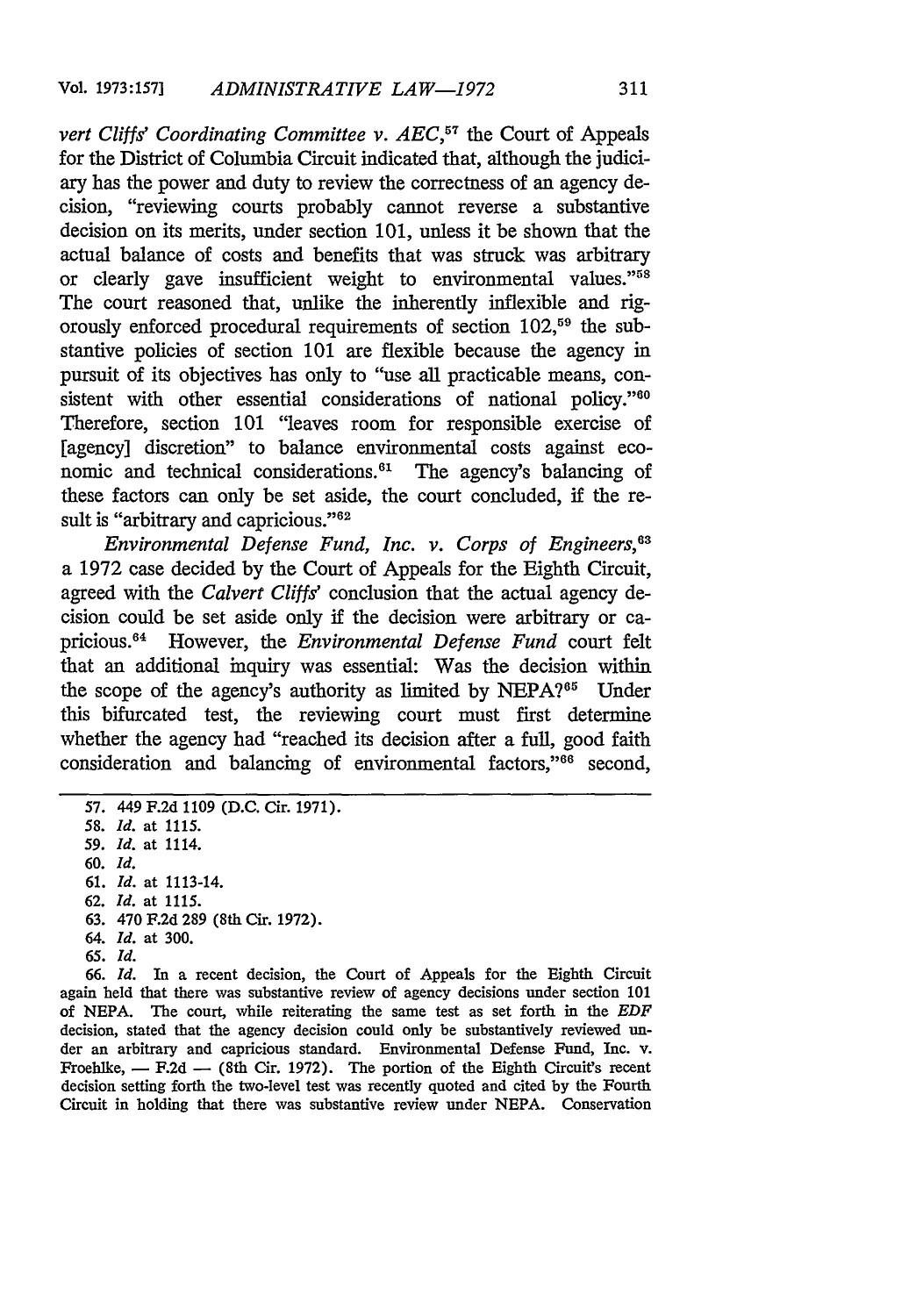the court must decide whether the balance of cost and benefits as the agency found them clearly gave insufficient weight to environmental factors or was arbitrary and capricious.<sup>67</sup> The Eighth Circuit summarily balanced the benefits to be derived from flood control in this project against the detriment of a less diversified environment. Taking this balancing into account, the *Environmental Defense Fund* court concluded that the agency decision was not arbitrary and capricious.<sup>68</sup>

*Standard of Review: Analysis.* In the absence of a statutory provision specifying a particular standard of review, the APA provides a basic framework for judicial review. Section 706(2)(A)

Council v. Froehlke,  $-$  F.2d  $-$  (4th Cir. 1973), rev'g 340 F. Supp. 222 (M,D,N,C. 1972).

**67.** 470 **F.2d** at **300.**

**68.** *Id.* at **301.** The factors weighing in favor of completion included benefits to be derived from flood control and the fact that the project was already 63 per cent completed. Opposing these benefits was the detriment of a less diversified environment. However, the ineffectiveness of this test can be seen by reviewing the district court judge's findings of fact and unwillingness to believe the Corps' impact statement. Judge Eisele said:

The impact statement concludes that the project will have the effect of en-<br>hancing the water quality of the Cossatot. The plaintiffs' evidence, which is persuasive, indicates that the quality of the water of the Cossatot in its natural state could hardly be improved upon .... The environmental impact statement suggests that the project will

result in enhanced fish and wildlife benefits. A value judgment here de-pends upon the yardstick used, but plaintiffs have made a substantial showing that impoundment will result in a downstream eco-system that<br>is less diverse and less stable .... The testimony also convinces the<br>Court that the embankment, while it might not decrease the total volume<br>of fish li

Environmental Defense Fund, Inc. v. Corps of Eng'rs, *325* F. Supp. 728, 746-47 (E.D. Ark. 1971). *See also* **325** F. Supp. at 760-62 (illustrating more instances in which the judge, although considering himself powerless, disagreed with the Corps' conclusions).

Professor Jaffe has noted:

A prime function of the courts is to give these values an operative form. Thus, courts should conclude that a serious environmental impact must be justified by relevant and weighty considerations. This is, in a sense, a burden-of-proof rule, and we know that a skillful manipulation of such burdens can be decisive. Jaffe, Book Review, 83 HARV. L. REV. 1562,<br>1564 (1971).

In Scenic Hudson Preservation Conference v. FPC, 407 U.S. 926, *denying cert. to* 453 F.2d 463 (2d Cir. 1970), Justice Douglas asserted in his dissent:

Although value judgments are inevitable and even though the Commission's balancing of environmental costs with other factors may be enti-tled to some deference, I share Judge Timbers' doubts that under § 101 the balance struck by an agency unskilled in environmental matters should be reviewed only through the lens of the "substantial evidence" test. *Id.* at 931 (dissenting opinion).

The rest of the discussion in this section will concern one possible way in which the courts can control administrative decisions affecting the environment.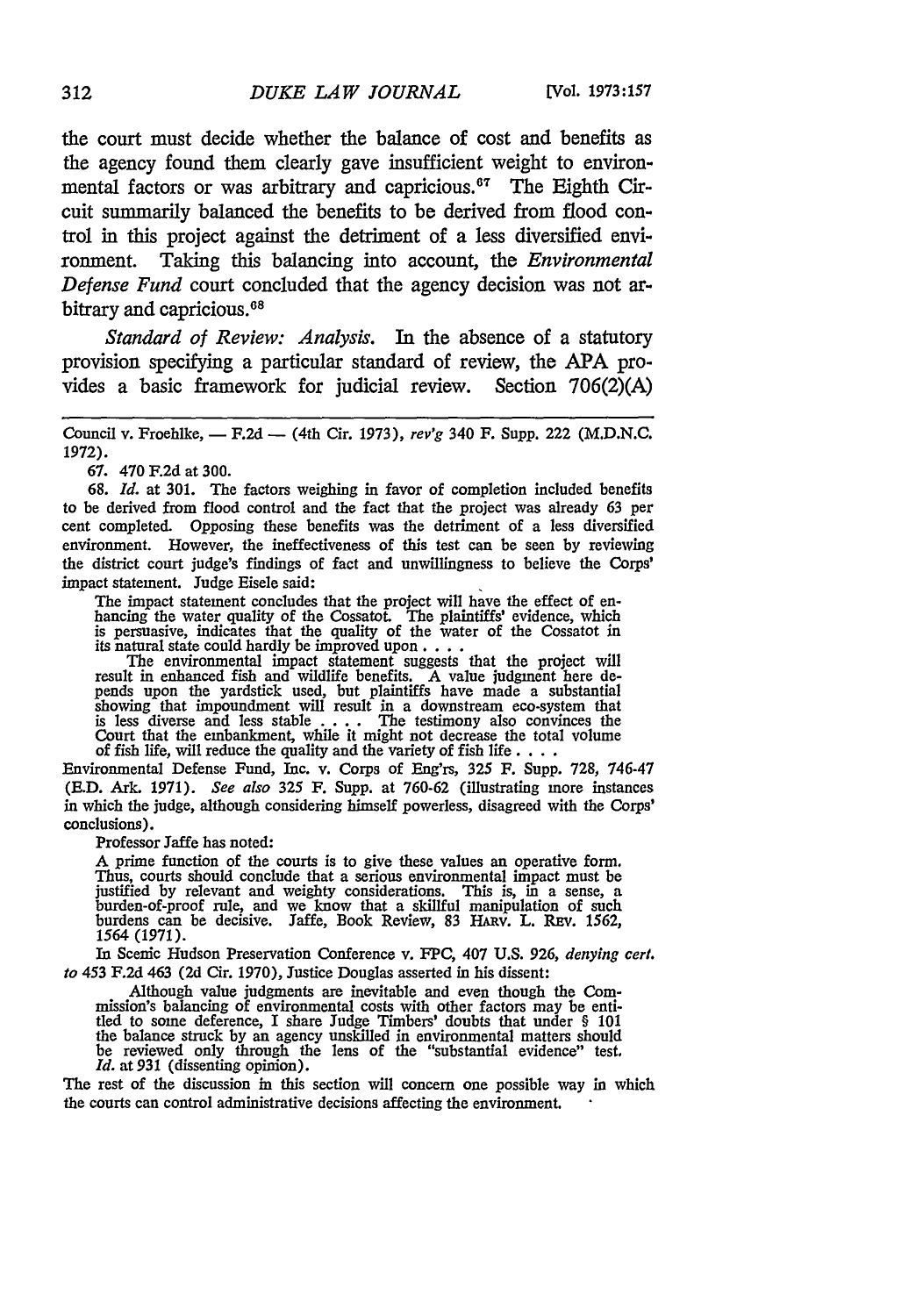of the APA provides that a court can set aside agency action which is arbitrary, capricious, or an abuse of discretion. $69$  As to this standard of review, both the *Calvert Cliffs'* court and the *EDF* court are in agreement. 70 However, the APA also provides in section 706 **(2)(C)** that agency action may be set aside if that action is in excess of statutory authority or jurisdiction.<sup>71</sup>

*In Overton Park,* the Supreme Court carefully examined the scope and application of these provisions. As noted,<sup>72</sup> the Court found that the statutes involved had severely limited the Secretary's discretion with regard to the use of parkland for road construction. The Court interpreted the statutes as giving the preservation of parkland paramount importance and as severely limiting the range of choices that the Secretary could make.<sup>73</sup> To review the propriety of the Secretary's decision, the Court formulated a bifurcated standard of review. The first level of the test refers to the situation set forth in section  $706(2)(C)$  of the APA--action taken in excess of statutory authority.<sup>74</sup> The determination of whether the Secretary acted within his authority

naturally begins with a delineation of the scope of the Secretary's authority and discretion .... Also involved in this initial inquiry is a determination of whether on the facts the Secretary's decision *can reasonably* be said to be within that range. The reviewing court must consider whether the Secretary *properly construed his authority* **.... <sup>75</sup>**

Therefore, application of the first-level test to agency action under NEPA must begin with a determination of the degree to which NEPA now limits an agency's discretion.76

73. 401 U.S. at 416. For a discussion of the narrow range of choices left the Secretary, see 1971 *Duke Project* 317; 60 GEO. **L.J.** 1101 (1972).

- 74. 401 U.S. at 415.
- 75. *Id.* at 415-16 (emphasis added).

76. In *Overton Park,* the Supreme Court's interpretation of the statutes involved left the Secretary with only a small range of permissible choices. See text accompanying note 73 *supra.* However, the fact that under NEPA an agency has a wider range from which to choose does not mean that any given choice is within that range. The Secretary was prohibited from approving funds unless certain conditions were fulfilled: The fact that his authority was limited in a negative way-that is, he could not spend money unless he found certain conditions to existshould not be an important distinction. The Supreme Court indicated that the determination of whether the Secretary was within his authority begins with de-

<sup>69.</sup> 5 U.S.C. § 706(2)(A) (1970).

<sup>70.</sup> See text accompanying notes 58, 67 *supra.*

<sup>71. 5</sup> U.S.C. § 706(2)(C) (1970).

<sup>72.</sup> See notes 41-46 *supra* and accompanying text.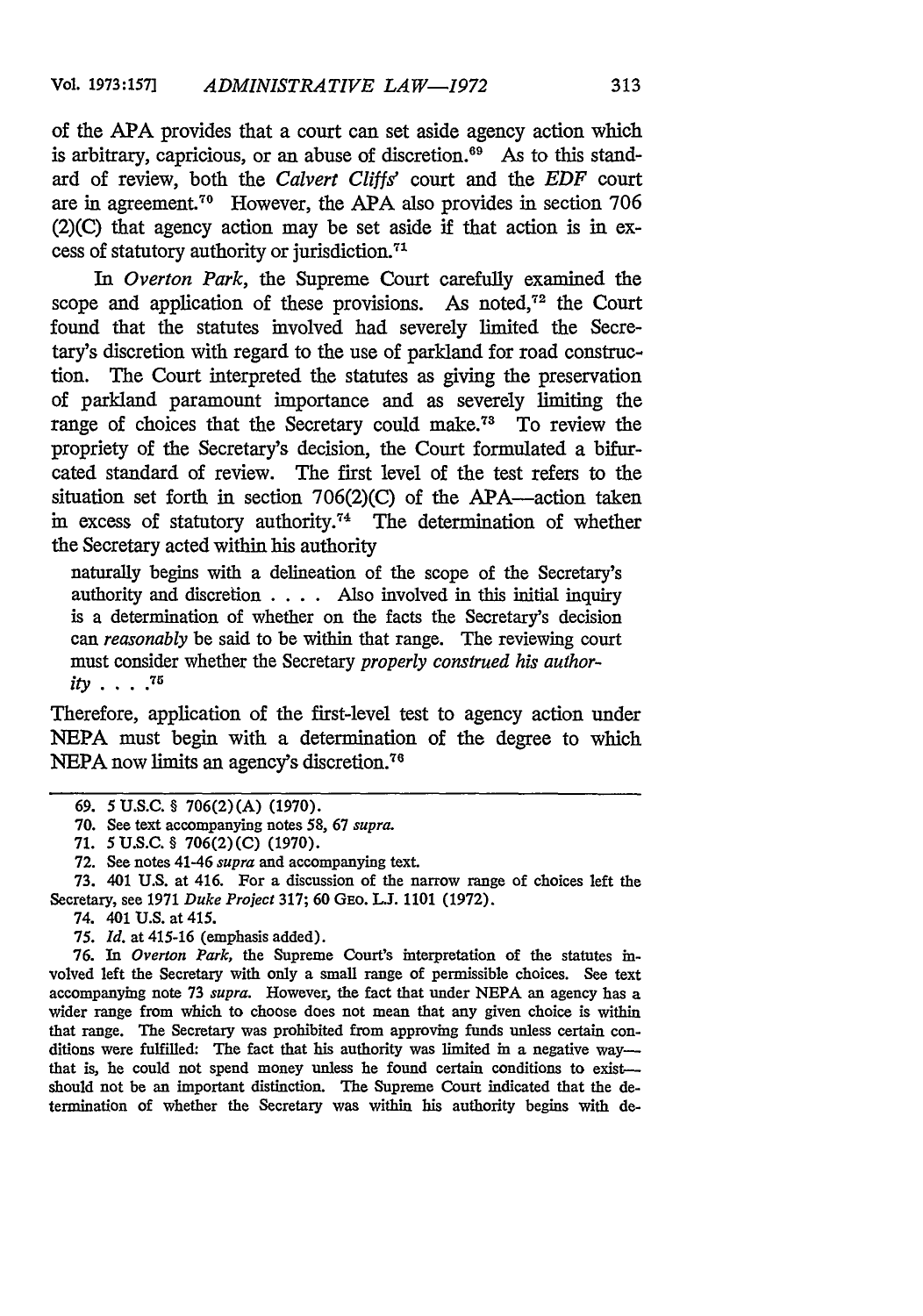Section 101 of NEPA states that it is a continuing federal responsibility "to use all *practicable means,* consistent with other essential considerations of national policy"<sup>77</sup> to achieve six enumerated environmental goals **. <sup>7</sup>**This phrase led the *Calvert Cliffs'* court to the conclusion that, unlike the inflexible procedural requirements of section 102(2) which must be complied with to the "fullest extent possible," the substantive policies of NEPA are flexible.<sup>79</sup> However, the imperative language of section  $102(1)$ requires that the agencies "shall" "to *the fullest extent possible* **...** administer" their laws in accordance with the policies set forth in NEPA.<sup>80</sup> The phrase "to the fullest extent possible,"<sup>81</sup> which apapplies to *both* subsections 102(1) and 102(2), has been narrowly construed to mean "the fullest extent unless there is a clear conflict of statutory authority." $82$  Thus, a more balanced reading of section 101 *in conjunction* with section 102 would require agencies, "to the fullest extent possible," "to use all practicable means, consistent with other essential considerations of national policy," in order to achieve a quality environment. Therefore, the flexibility that *Calvert Cliffs'* found was permitted by the "practicable means" language of section 101(b) is limited by the language "to the fullest extent possible" of section 102(1).<sup>83</sup>

fining the scope of his authority. See text accompanying note **75** *supra.* Thus, a positive grant of circumscribed authority should be indistinguishable from a withholding of authority unless certain conditions are met. One court has so held in a different factual context. Save Our Ten Acres v. Kreger, 472 F.2d 463, 466 (5th Cir. 1973).

77. 42 U.S.C. § 4331(b) (1970) (emphasis added). For the full text of this section, see note 9 *supra.*

78. 42 U.S.C. §§ 4331(b)(1)-(6) (1970). For the full text of this section, see note 9 *supra.*

79. See text accompanying notes *59-60 supra.*

80. 42 U.S.C. § 4332 (1970) (emphasis added). For the full text of this section, see note 11 *supra.*

81. 42 U.S.C. § 4332 (1970).

82. Calvert Cliffs' Coordinating Comm. v. AEC, 449 F.2d 1109, 1115 (D.C. Cir. 1971). *Accord,* Scherr v. Volpe, 466 F.2d 1027 (7th Cir. 1972); **Ely** v. Velde, 451 F.2d 1130 (4th Cir. 1971).

Further, Senator Jackson, one of the sponsors of NEPA, has stated: If there are to be departures from this standard of excellence they should be the exceptions to the rule and the policy. And as exceptions, they will have to be justified in light of public scrutiny as required by section 102. 115 CONG. REc. 40416 **(1969).**

*See* 36 Fed. Reg. 7724 (1970) (guidelines issued by the Council on Environmental Quality).

83. *Compare* Warren & Cohen, *Judicial Recognition of the Substantive Require-*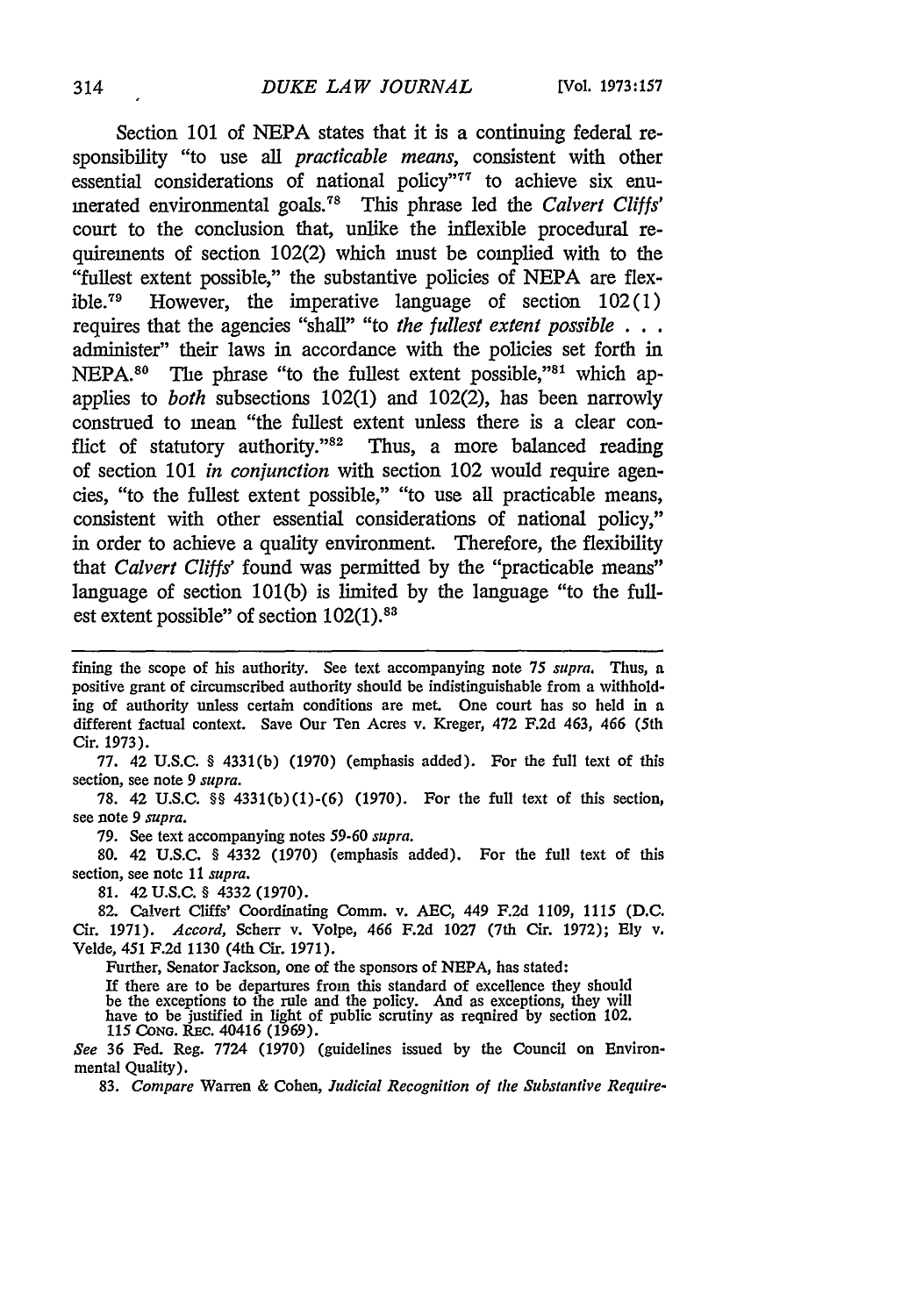The effect of the "practicable means" clause of section 101(b), however, is unlike that of the statutes construed in *Overton Park.84* As the *Calvert Cliffs'* court correctly pointed out, NEPA provides only for a *reordering* of priorities and does not make environmental concerns an exclusive goal. $85$  Thus, an agency or administrator under NEPA has a somewhat broader range of choices than did the Secretary in *Overton Park.* Nevertheless, an agency still must use "all practicable means, consistent with other essential considerations of *national policy*  $\ldots$   $\ldots$  <sup>286</sup> This analysis is neither the same as balancing environmental costs against economic and technical considerations of construction, as suggested in *Calvert Cliffs',87* nor the same as balancing the benefits to accrue from a dam as against the environmental consequences, as was done in *EDF*.<sup>88</sup> The approach reflected in these two decisions is a balancing of benefits and detriments of an *individual project;* NEPA, however, requires the government to use all practicable means to achieve the environmental goals of section 101(b) consistent with other essential considerations of *national policy.8 <sup>9</sup>*

According to this analysis, the proper standard of review under NEPA would be the bifurcated test of *Overton Park.* First, as *EDF* and *Calvert Cliffs'* point out,<sup>90</sup> there should be a balancing of the benefits to be gained against the damage to be caused by any individual project. $91$  Second, a determination must be made as to whether the national policy in favor of environmental protection predominates over the national policy or policies to be served by

84. See notes 41-46, 72-73 *supra* and accompanying text.

**85.** See note *55 supra* and accompanying text.

86. 42 U.S.C. § 4331(b) (1970) (emphasis added). For the full text of this section, see note **9** *supra.*

The section-by-section analysis in the pertinent Senate report also states:

Wherever adverse environmental effects are found to be involved . . . a finding must be made that the action leading to the adverse environmental effects is justified by other considerations of *national policy* 

. ... **S.** REP. No. **296,** *supra* note **8,** at 20.

**87.** See text accompanying note **61** *supra.*

**88.** See text accompanying note **68** *supra.*

**89.** *Compare* 42 **U.S.C.** § 4332(2) (B) **(1970).** For the full text of this section of the Act, see note **11** *supra.*

**90.** See notes **61, 68** *supra* and accompanying text.

**91. Of** course, the alternative which offers the most benefits for the least costs, including environmental costs, is necessarily the preferred choice. In fact, any agency admission to the contrary would surely be arbitrary and capricious.

*ments of the National Environmental Policy Act of 1969,* 13 B.C. IND. & COM. L. REV. **685** (1972).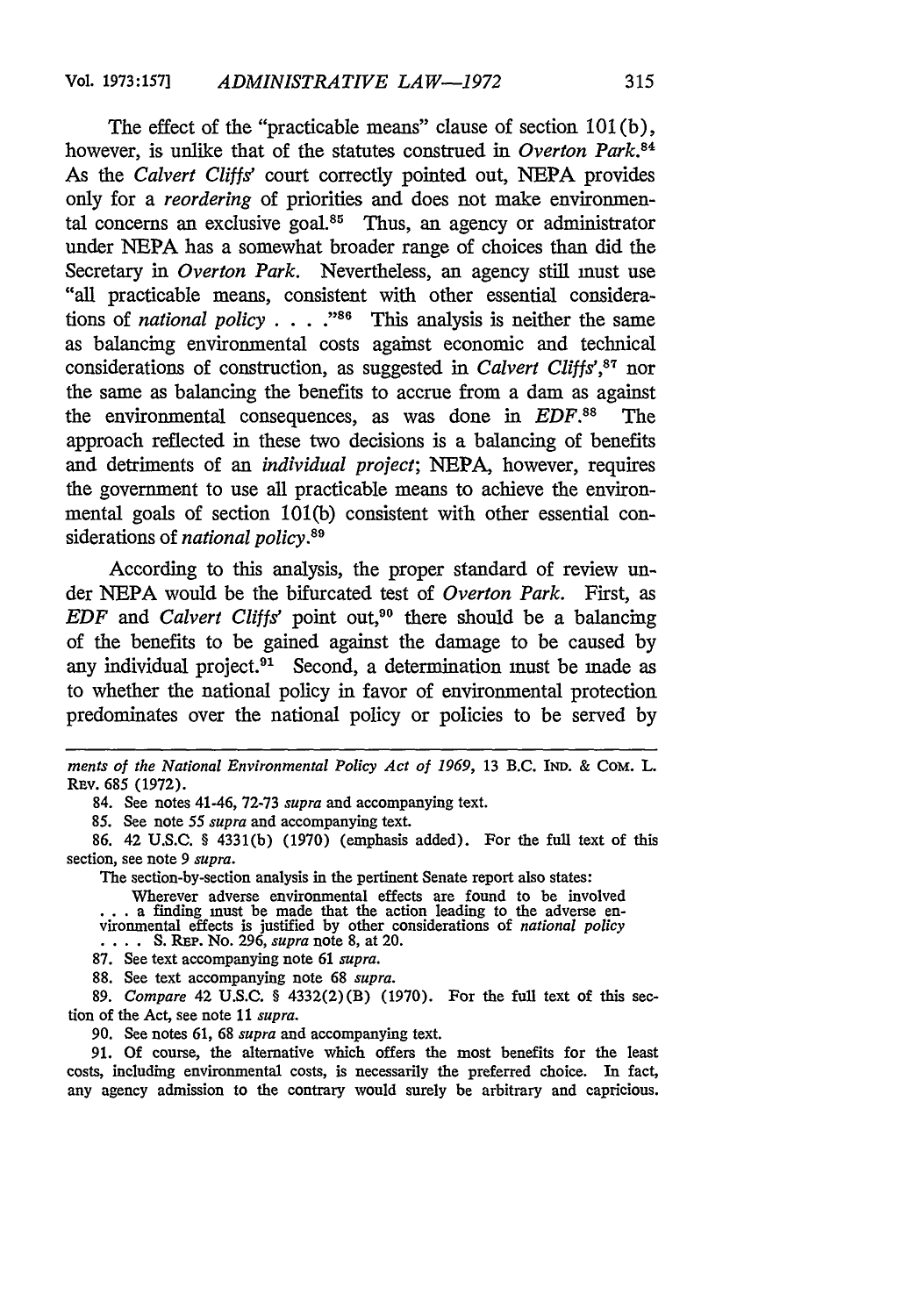accomplishment of the project.<sup>92</sup> The reviewing court must consider whether the agency reasonably construed the statutes at issue and attributed the proper weight to the national policies involved.93 If environmental protection is a far stronger policy than that which would be served by a continuation of the project, then the administrator's choice of courses of action is limited to those choices in which benefits from the project substantially outweigh the environmental detriments. The alternatives available to the administrator will depend on the relative strength of the competing policy offsetting the policy in favor of environmental protection. As set forth in *Overton Park*,<sup>94</sup> the standard of review to be applied is whether the agency or administrator could *reasonably* believe that its choice fell within the permissive range.

Once a court determines that the choice made could reasonably be thought to fall within the permissible range, the court will review the decision only to determine whether the agency's choice was reached in an arbitrary and capricious manner.<sup>95</sup> As the Supreme Court cautioned in *Overton Park,* this is a narrow standard of review which does not allow the courts to substitute their judgment for the agency's.<sup>96</sup> This standard does, however, require a care-

filn the present climate of public opinion, which is being more and more reflected in statutes such as **NEPA,** the courts in the exercise of their lawmaking function should give environmental considerations a very high priority. Jaffe, Book Review, 84 HARv. L. REV. 1562, 1563-64 (1971) (footnotes omitted).

93. Although the **APA** commands that "the reviewing court shall determine all relevant questions of law **. .** . *," 5* **U.S.C.** § 706 (1970), the courts do give some deference to an agency's interpretation and application of a statute. However, it is the courts which ultimately must decide what interpretation would best serve the congressional intent. **Cf.** Citizens To Preserve Overton Park, Inc. v. Volpe, 401 **U.S.** 402, 415-17 (1971). This would seem particularly to be true of a statute in which the construing agency has not been given primary administrative responsibility.

For a discussion of the law-fact distinction as it relates to **NEPA,** see Sive, *supra* note **8,** at 619-31.

94. See note 75 *supra* and accompanying text.

*95.* 401 **U.S.** at 416.

*96. Id.* Jaffe points out that

if a legislature chooses to confer a power-be it a power to build roads or to license the use of the public domain-on an administrative officer, there is simply no basis for the exercise of the power by a court. The doctrine of limited judicial review expresses this fundamental premise of our Con-

**<sup>92.</sup>** Section 101(b) states that the agency "must use all practicable means, consistent with other *essential* considerations of national policy .... **."** 42 **U.S.C.** § 4331(b) (1970) (emphasis added). For the full text of this section, see note 9 *supra.* The word "essential" would seem to indicate that the environmental policy is a strong one. Professor Jaffe comments that